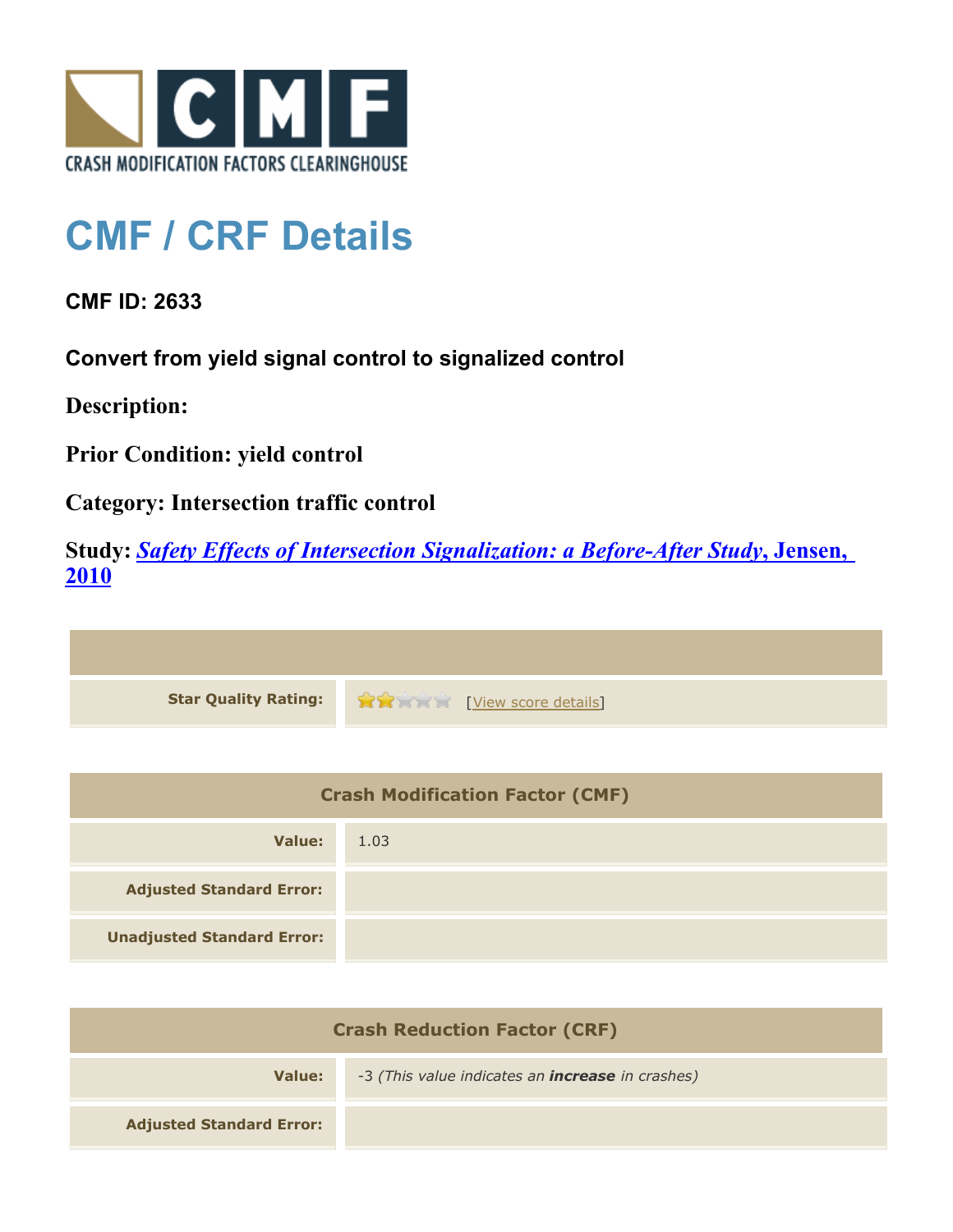| <b>Applicability</b>       |                |
|----------------------------|----------------|
| <b>Crash Type:</b>         | Single vehicle |
| <b>Crash Severity:</b>     | All            |
| <b>Roadway Types:</b>      | Not Specified  |
| <b>Number of Lanes:</b>    |                |
| <b>Road Division Type:</b> |                |
| <b>Speed Limit:</b>        |                |
| <b>Area Type:</b>          | Urban          |
| <b>Traffic Volume:</b>     |                |
| <b>Time of Day:</b>        | All            |

## *If countermeasure is intersection-based*

| <b>Intersection Type:</b>         | Roadway/roadway (not interchange related) |
|-----------------------------------|-------------------------------------------|
| <b>Intersection Geometry:</b>     | $3$ -leg                                  |
| <b>Traffic Control:</b>           | Signalized                                |
| <b>Major Road Traffic Volume:</b> |                                           |
| <b>Minor Road Traffic Volume:</b> |                                           |

| <b>Development Details</b>      |              |
|---------------------------------|--------------|
| <b>Date Range of Data Used:</b> | 1976 to 2004 |
| <b>Municipality:</b>            | Copenhagen   |
| State:                          |              |